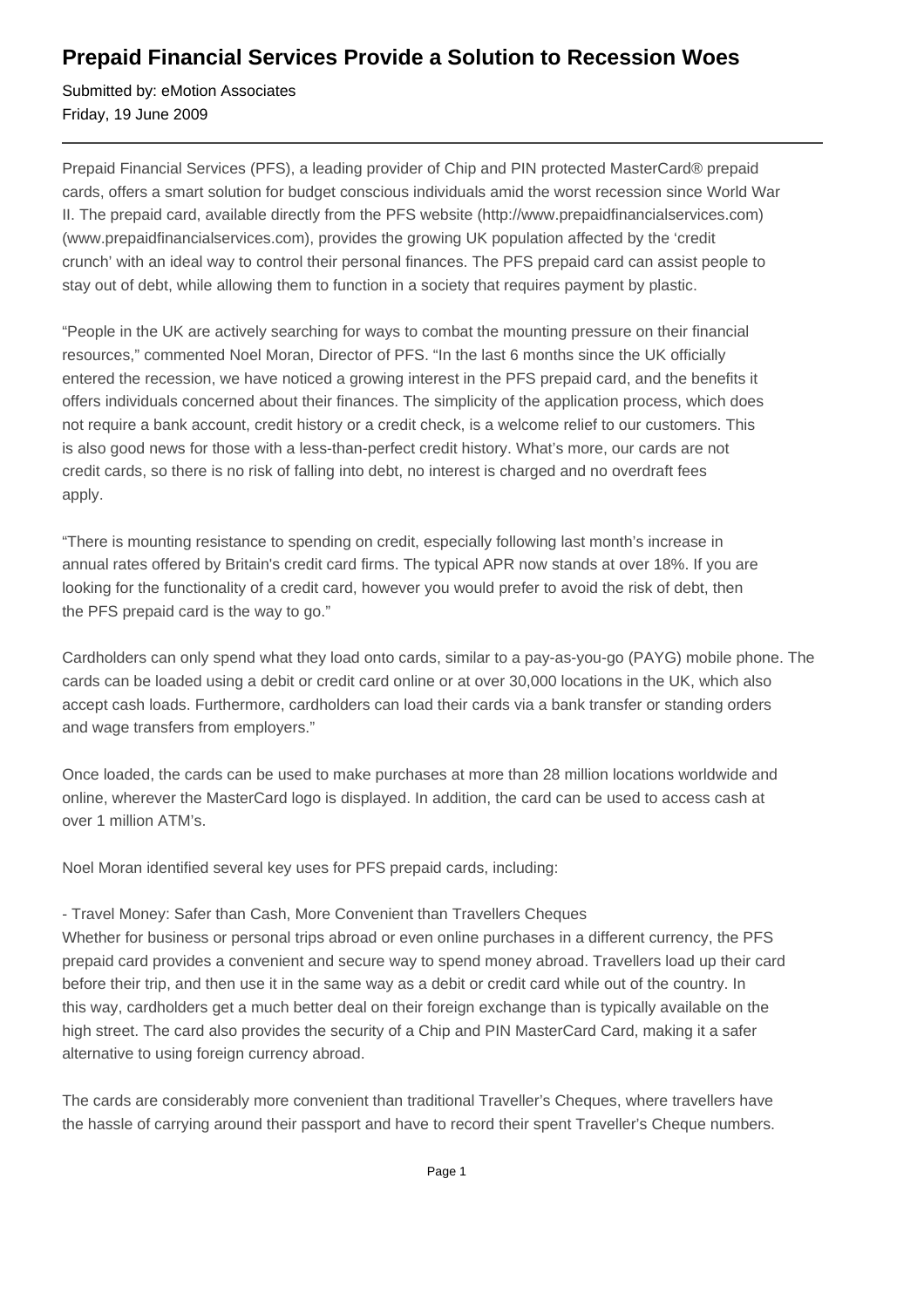For more details on using the PFS prepaid card when travelling abroad, visit the website: www.prepaidfinancialservices.com/pfs\_travel\_money\_card.aspx and find out all about prepaid travel money cards. (http://www.prepaidfinancialservices.com/pfs\_travel\_money\_card.aspx)

# - Sharing Money with Friends and Family

Another significant benefit of the cards is the ability to share money with family and friends, by simply sending instructions by text message from a registered mobile phone or online. Sharing money is a quick and easy process that customers can perform online or through SMS. In order to share money, friends and family members must have their own PFS prepaid cards.

The range of self-service account management functions available on your mobile includes the ability to initially load and top-up your card with funds, lock and unlock your card instantly and to obtain your card balance. These self-service functions are available at any time, globally, instantly, which gives customers enhanced control over their funds.

# - Financial Education for Youths

The PFS prepaid cards are popular among parents who want to give their children the responsibility and experience of spending on plastic and making purchases online, but with a strict budget in place. Combined with the money share ability, parents can easily top up their children's card via Text message at a moments notice.

#### - Safe Online Spend

There is growing concern among consumers regarding using their bank cards for online spend, and with good reason. According to the UK payments association, APACS, online banking fraud in 2008 amounted to £52.5 million, twice as much as in 2007.

The PFS prepaid card allows people to enjoy all the benefits of a prepaid card, without the worry of hackers and fraudsters accessing their banking details online. In addition, the only money at risk is what is loaded onto their prepaid card.

# - Fraud Prevention Features

As PFS prepaid cards are not linked to a bank account, hackers and fraudsters will not have access to bank account details. This limits customers' exposure to fraud to the value on the card. In addition, the cards can be locked and unlocked by simply sending a text message, so cardholders can make sure their card is only usable while they make a transaction.

#### - Budget Conscious Consumers

As a budgeting tool, the PFS prepaid card provides individuals with a handy way to put money away for special occasions, holidays abroad or even for unexpected emergencies.

Cardholders simply need to choose the amount they wish to 'save' and load it onto their card. To make the process easier, cardholders can arrange to automatically load their prepaid card with a direct deposit on a regular basis.